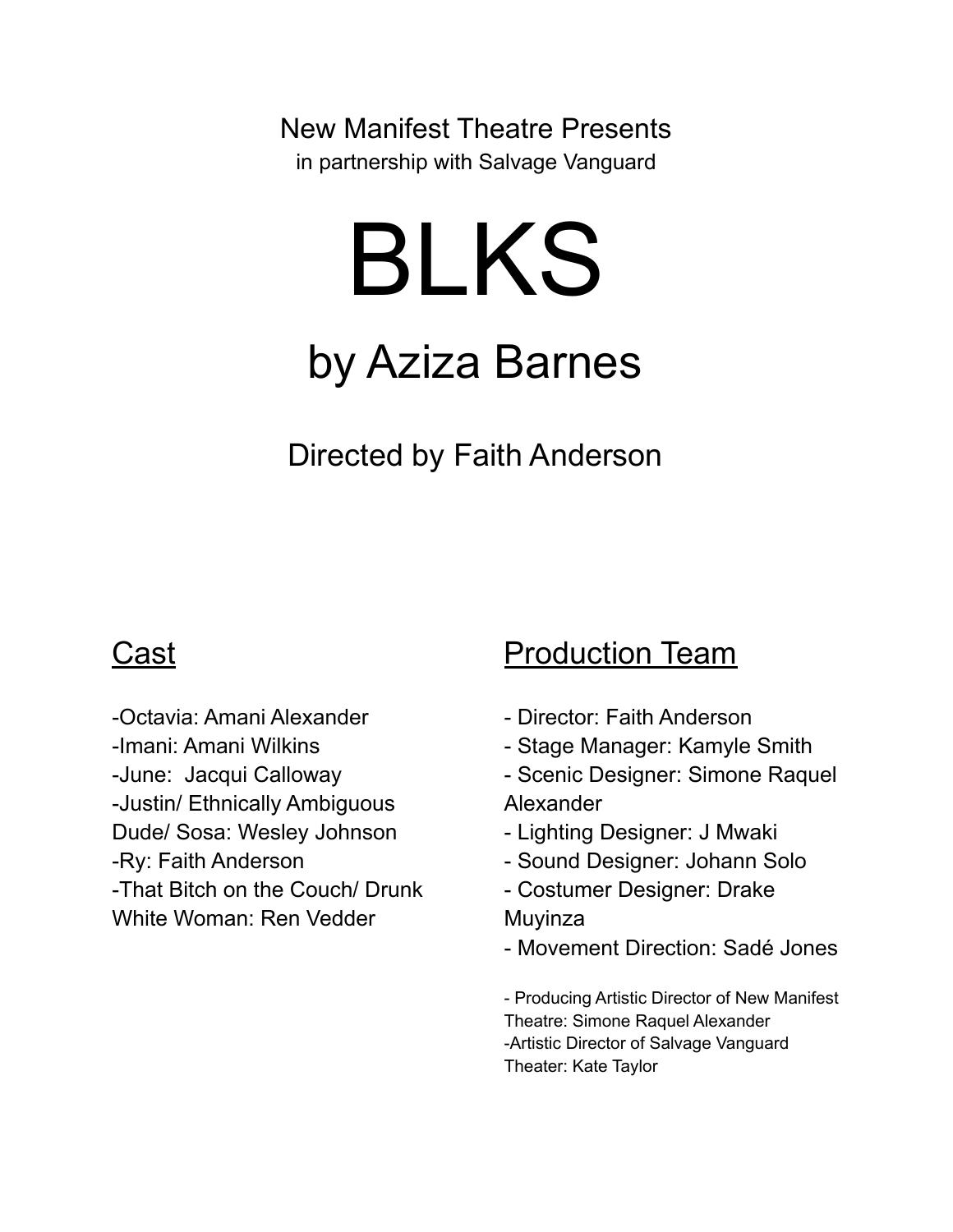#### **Director's Note**

When this piece was first presented to me, I had so many feels. I was angry, sad, cackling, and exhausted. For my first time directing a full length show, I accepted the challenge of presenting a piece that examines a number of intimate conversations within the Black community. So many of the circumstances Black queer people find themselves in can feel surreal - bordering on a simulation. I often have to ask myself, "is this real?" or as Tiffany Pollard asks on *Flavor of Love*, "are you serious to me right now?!" As you'll observe from these characters, laughter, drugs, alcohol, sex, and conflict are coping mechanisms many use to numb the cruel reality that we are not protected in this country…so what do we do? How do we heal? This piece asks - how have Black folx internalized racism? How do even well meaning white folks place more burden on Black people? How might Black men show up as both victims and perpetrators of violence. How might our trauma affect our relationships and our ability to see the humanity in others? Thanks to the collaboration and ingenuity displayed by this team of artists, I offer this show as a space for catharsis - to explore what happens when we choose not to numb, but to feel and I certainly do. I feel it. I feel it all.

#### **Special Thanks to:**

Jennifer Sherburn, Marcie Bruscato Poss & Pearl Poss, Mark Moore and Elisa Regulski, Ground Floor Theatre, Nehemiah Alexander, Tamar Price, Jacqueline Sindelar, and all of the SVT and NMT volunteers and ensemble

#### **BIOS**

**Amani Alexander (Octavia)**: Amani is excited to be back performing theatre in their hometown after the many years of isolation brought on us all. Amani was last in Austin Shakespeare's *A Midsummer Night's Dream* at Zilker Hillside and will next be in *Date & Time* with the Austin Creative Alliance; a new musical premiering in August 2022.

**Simone Raquel Alexander (Producing Artistic Director of New Manifest Theatre; Scenic Designer):** Simone is a freelance artist, arts administrator, and arts advocate. She also serves as the Development Director of Ground Floor Theatre, and the Visitor Relations Manager at The Contemporary Austin museum. Simone volunteers through service on the UTeach Fine Arts Council Advisory Committee, and the ACC AAS Tech Theatre Advisory Committee. Simone would also like to thank her community of friends, family and Nehemiah.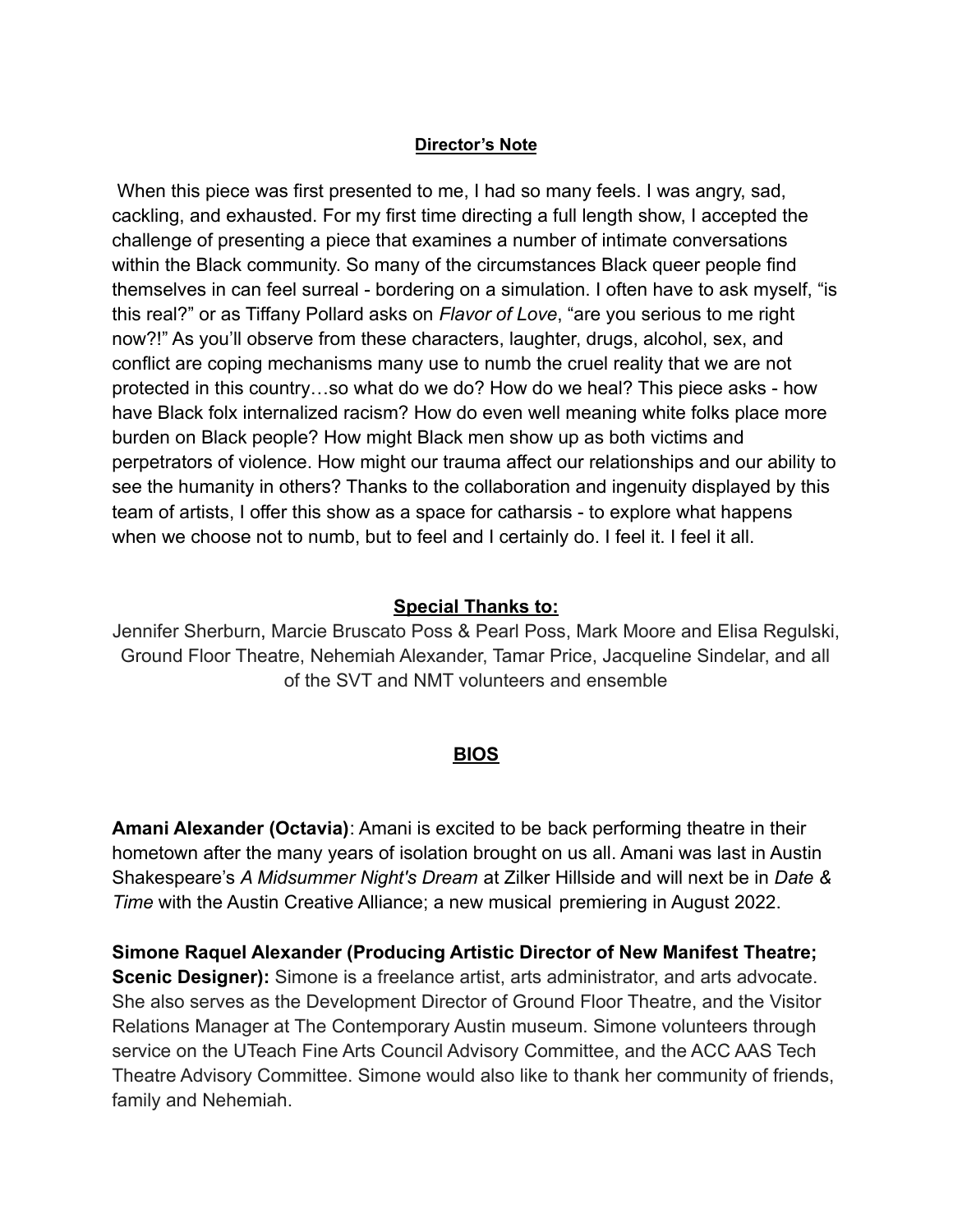**Faith Anderson (Director; Ry):** Faith Anderson is an intuitive artist and advocate representing the rejection of American societal norms. A curriculum of voice and identity trainings and a dedication to trauma informed leadership has honed Faith's ability to perform, direct, manage, encourage, and connect with historically excluded communities. Influences of family, friends, and a notable partner, Tamar Price, have defined who they are today.

**Jacqui Calloway (June)**: Jacqui is most proud of her work with The Paramount Theater's Literacy to Life program and as the lead in The Electrics, a romantic comedy web series highlighting the experiences of Black Austinites. Selected Theater: The Niceties, The Frog Prince (BIP Award, Lead Performer, Digital Production), The Colored Museum, Vagina Monologues. TV: Rosewood (FOX), The Inspectors (CBS), I Ship It (CW Seed). Jacqui graduated from Dartmouth College & studied at the London Academy of Music and Dramatic Arts.

**Wesley Johnson (Justin/ Ethnically Ambiguous Dude/ Sosa)**: Wesley is very excited to be a part of The New Manifest Theatre production of "BLKS". His recent work includes Rapunzel (Brown Boy Production), Where is your Line (SAFE), Columbus, And Small Kings (New Era Theatre). Wesley studied Communication at Texas Southern University with a minor in Theatre Arts.

#### **Sadé Jones (Movement Direction)**:

**Drake Muyinza (Costumer Designer)**: Drake Muyinza is a Ugandan native making his theatrical wardrobe styling debut in BLKS. As owner of Ephrance Vintage, Drake styles various personal closets, commercial productions and music videos. On the weekends, you can find him selling vintage threads at pop up markets around town. Thanks to partner Roy, and favorite four-legged pal, Howie.

#### **J Mwaki (Lighting Designer):**

#### **Kamyle Smith (Stage Manager):**

**Johann Solo (Sound Designer):** Johann Solo is a sound designer and producer and has been designing shows in Austin since 2017. He has designed shows such as *Undocuments, Annie Jump, Rap Unzel,* and *Estar Guars.* Johann is also the founder of